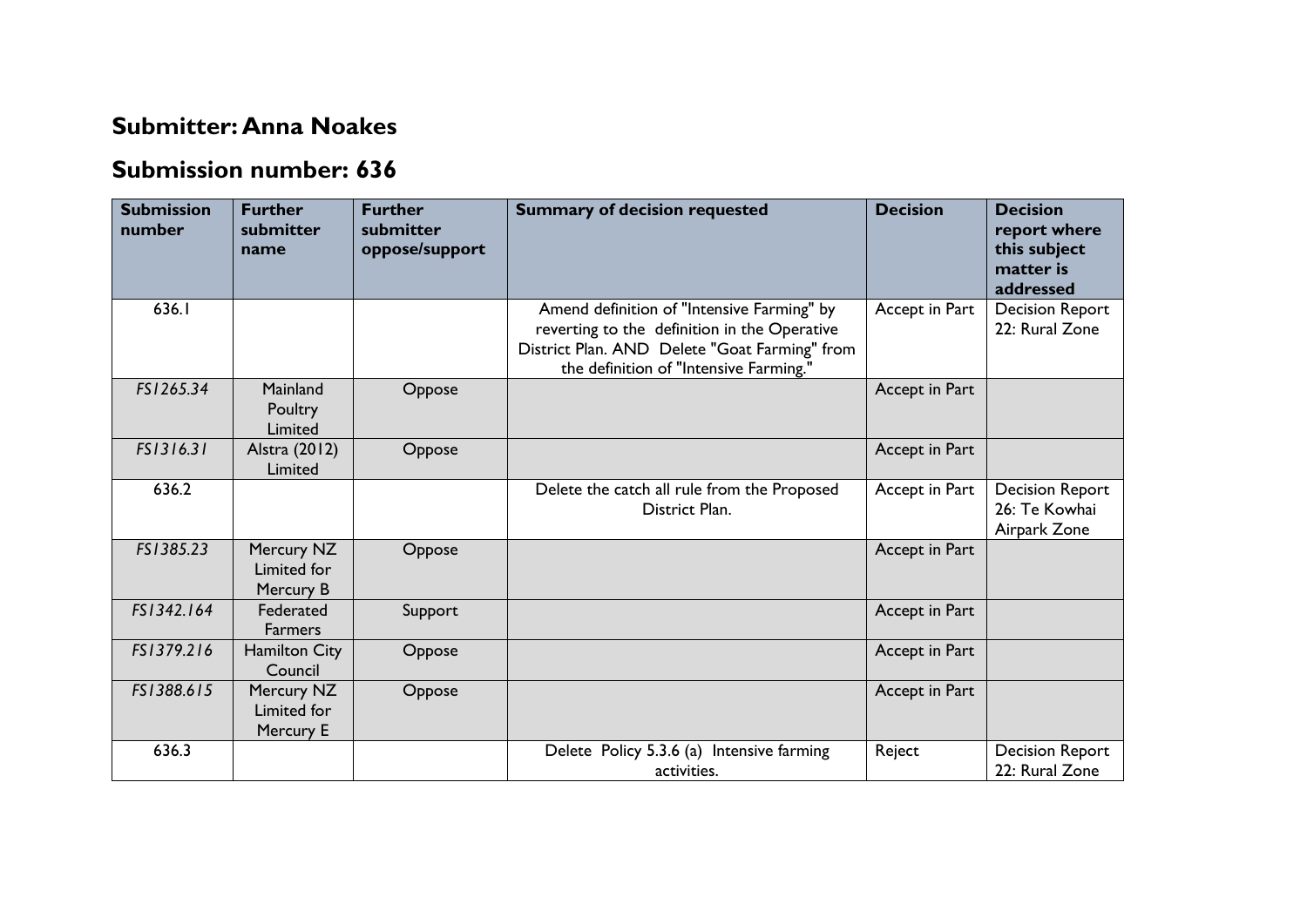| <b>Submission</b><br>number | <b>Further</b><br>submitter<br>name                                                                                                                                                                                                                       | <b>Further</b><br>submitter<br>oppose/support | <b>Summary of decision requested</b>                                             | <b>Decision</b> | <b>Decision</b><br>report where<br>this subject<br>matter is<br>addressed |
|-----------------------------|-----------------------------------------------------------------------------------------------------------------------------------------------------------------------------------------------------------------------------------------------------------|-----------------------------------------------|----------------------------------------------------------------------------------|-----------------|---------------------------------------------------------------------------|
| FS1338.2                    | Combined<br>Poultry<br>Industry on<br>behalf of The<br>Poultry<br>Industry<br>Association of<br>NZ; Inghams<br><b>Enterprises</b><br>(NZ) Ltd;<br><b>Brinks NZ</b><br>Chicken; The<br><b>Egg Producers</b><br>Federation of<br>NZ; and Tegel<br>Foods Ltd | Oppose                                        |                                                                                  | Accept          |                                                                           |
| FS1265.10                   | Mainland<br>Poultry<br>Limited                                                                                                                                                                                                                            | Oppose                                        |                                                                                  | Accept          |                                                                           |
| FS1316.16                   | Alstra (2012)<br>Limited                                                                                                                                                                                                                                  | Oppose                                        |                                                                                  | Accept          |                                                                           |
| 636.4                       |                                                                                                                                                                                                                                                           |                                               | Amend Policy 5.3.2 Productive rural activities,<br>to include Intensive Farming. | Reject          | <b>Decision Report</b><br>22: Rural Zone                                  |
| FS1265.4                    | Mainland<br>Poultry<br>Limited                                                                                                                                                                                                                            | Support                                       |                                                                                  | Reject          |                                                                           |
| FS1316.11                   | Alstra (2012)<br>Limited                                                                                                                                                                                                                                  | Support                                       |                                                                                  | Reject          |                                                                           |